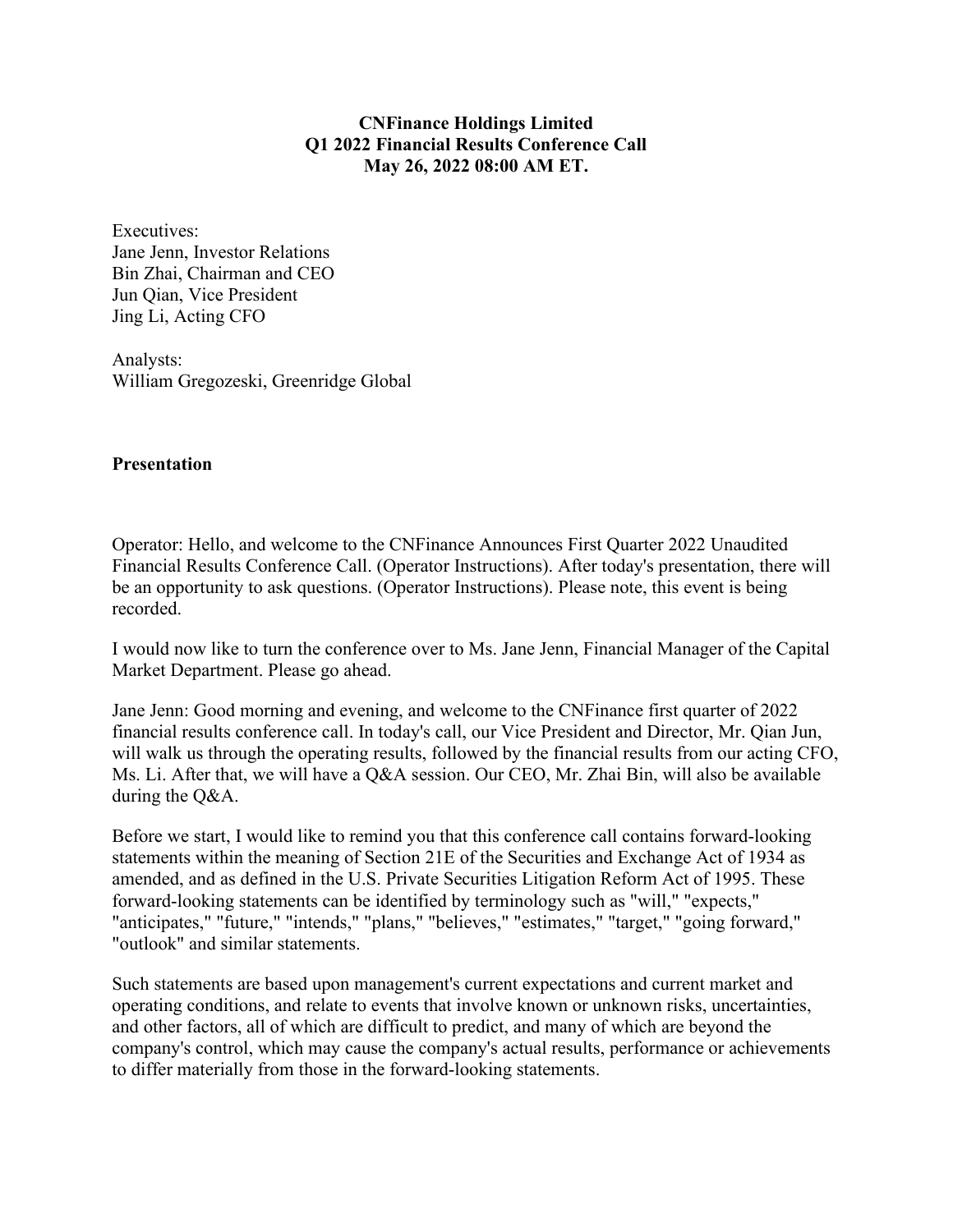Further information regarding these and other risks, uncertainties or factors is included in the company's filings with the U.S. Securities and Exchange Commission. The company does not undertake any obligation to update any forward-looking statements as a result of new information, future events and otherwise, except as required under law.

Now, please welcome Mr.Qian Jun.

Qian Jun: (Speaking foreign language). Thank you, everyone, for joining us in this conference call. On today's call, we will introduce the company's financial and operational results in the first quarter of 2022, followed by a Q&A session.

During the first quarter of 2022, we were able to maintain stable business operation despite external challenges. We facilitated loans of 2.3 billion and recorded revenue and net income of approximately 420 million and 43 million, respectively.

Both of the daily average outstanding loan principal and revenue under the collaboration model had a year-on-year increase of over 20%, and was 10 billion and [40] million, respectively.

Now I will share with you the challenges we faced and the measures we took in the quarter, together with our future plans.

In 2022, our business was impacted by the economy downturn. The growth of China's national economy has slowed down, with GDP grow 1.3% as compared to Q4 2021. We experienced regional lockdowns caused by local outbreaks of Covid-19 in cities within China, including major cities like Shanghai, Shenzhen and Dongguan.

Moreover, our funding cost remained high as our major funding partners, the trust companies, continued to be put under tightened regulations.

In response to those challenges, the Company focused on stabilizing business operations and managing risks. We did the following works: First, we continued to provide MSEs with inclusive financial services. To help MSE owners whose businesses were interrupted by city lockdowns, we voluntarily lowered the interest rate of our loan products. In addition, we accepted more applications from sales partners to repurchase delinquency loans by installments, which left sales partners' room to give payment extensions to MSE owners.

Second, we expanded our funding sources and continued to promote diversified products, which allowed us to reduce funding cost and cover more customers. During this quarter, we started to cooperate with Zhongrong Trust and facilitated loans of 76 million. We also recommended prospective borrowers to commercial banks to facilitate loans of 40 million. Besides, we are close to start the trail run of the tripartite cooperation with Shaanxi international trust and PICC.

Third, we increased our support to sales partners. In order to help sales partners to grow their business under the current condition, we allowed more sales partners to repurchase delinquent loans by installment. The Company will charge a certain fee based on the terms of the installment. By allowing installment payments, we helped the sales partners improve their liquidity, and also increased the revenue of our own.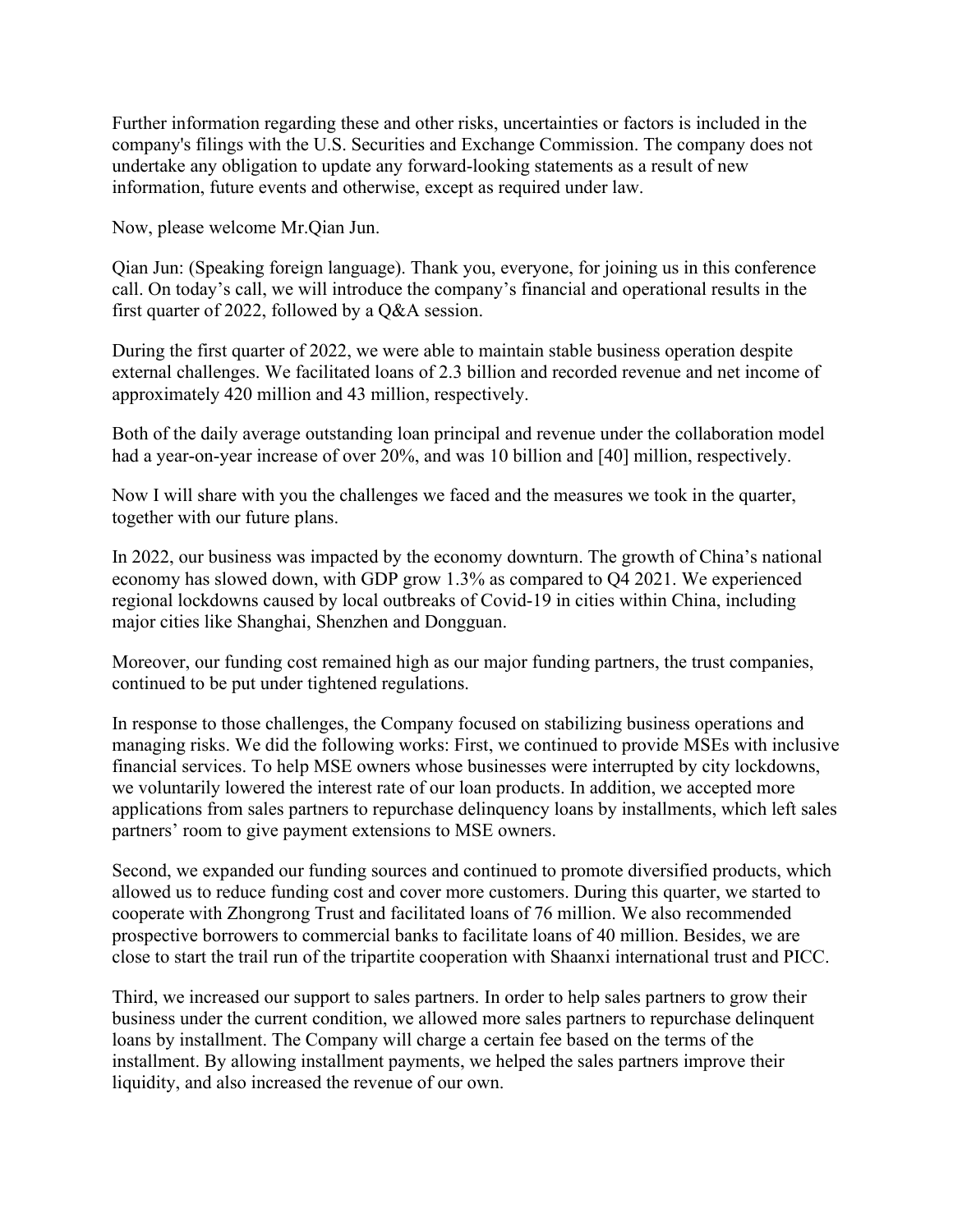Fourth, given the ongoing fluctuations in China's property market, the Company maintained a rather low LTV ratio. The weighted average LTV for loans facilitated in Q1 was 56%. Besides, we took into account the operation conditions of sales partners and took a conservative approach in evaluating the potential credit losses of loans to keep the allowance coverage ratio at a safe level.

Going forward, we are likely to be continuously challenged by economic fluctuations. At the same time, we are also presented with huge opportunities as the government is now encouraging financial institutions to offer more support to MSE owners. To seize such opportunities, we will focus on diversifying our product [portfolio], helping sales partners expand their business scale and reducing our own funding cost.

The work plans are, first, we will strive to finish upgrading to an operation-oriented and assetlight model, under which we will act as service provider and manager of loans. Our plan is to introduce elite sales partners to sign contracts directly with trust companies, or bring in thirdparty subscribers to the subordinated unit of the new loans facilitated.

As of today, several sales partners have already signed contracts with trust companies. And a number of our trust company partners have conducted due diligence on third-party investor introduced by us. Based on our estimation, such cooperation arrangement will be ready to facilitate loans before the end of Q2.

Second, we will promote diversified products, expand customer coverage. The bank lending model will be one of our priorities, as this model allows us to reach customers with high credit ratings. Currently, the Company is introducing and helping commercial banks facilitate loans of 50 million every month. We are now seeking to establish cooperation with more commercial banks and make bank lending model a more important contributor to our revenue stream. Besides, we also want to start facilitating loans under the aforementioned cooperation with PICC before the second quarter ends.

Third, we will keep supporting our sales partners. We want to offer more flexible fee rate based on the terms and tenor of the installment to suit sales partners with different operational and financial capabilities. At the same time, we want to get trust companies involved. If a sales partner qualifies the standard of the trust company, the trust company could choose to pay us the full amount of repurchase on behalf of the sales partner and receive the installment payment from such sales partner.

Fourth, we will keep investing in technology and use it to empower the business growth. Our IT team is developing a mobile app that can integrate all the information related to loan application. By developing this app, we want to make it possible for our service team to obtain the status of borrower, channel information, loan product and fund in real time, and therefore, to timely interact with sales partners and our application reviewers. We hope this app could assist our service team with initial review and timely transfer of loan applications. The app is expected to be put into use in the second half of 2022.

Fifth, in order to offer loan products with lower interest rates, we will keep dialoging with trust companies on reducing our funding cost. Consensus has been reached between us and several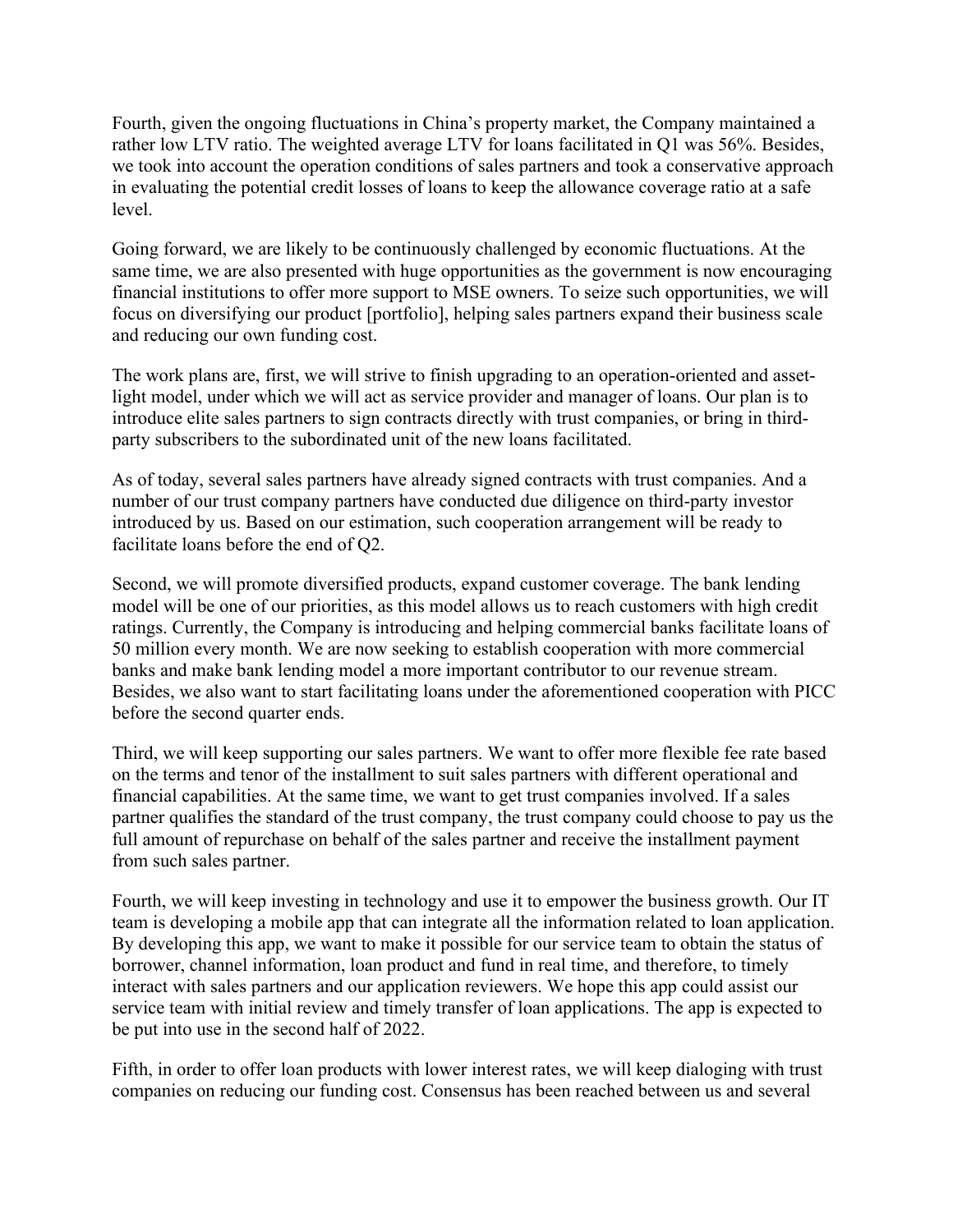trust company partners on that. Once the deal is finished, we will soon apply the fee cut of loans we facilitate.

The first quarter of 2022 was not all smooth, and we will surely be presented with both opportunities and challenges in the near future. We have gained valuable experience from fluctuations in the past, and have continuously refined our management and business strategy. We have [already] stayed true to our mission of providing accessible, affordable and convenient financial services to MSE owners.

With more supportive macro policies taking effect, we are confident that there will be another surge of capital demand from MSE owners. We believe we will be well-prepared to seize such opportunity and expand our business, increase our revenue and provide higher returns to our shareholders.

With that, I would like to hand the call over to Ms. Jay Li, the acting CFO of the Company, who will walk you through the first quarter 2022 financials.

Jing Li: Thanks, Mr. Qian, and thanks again to everyone for joining us today. I will walk you through our financials for the first quarter of 2022. Unless otherwise stated, all percentage changes I'm going to give will be on year-over-year basis. Also, unless otherwise stated, all numbers I'm going to give will be in RMB.

For first quarter of 2022, total interest and fees income was RMB417 million, as compared to RMB425 million in the same period of 2021.

Interest and financing service fees on loans decreased by 1.7% to RMB415 million from RMB422 million. That's primarily due to, A, lower average effective interest rates of outstanding loans; and B, the decrease of average daily outstanding loan principal in the first quarter of 2022 as compared to the same period of last year. The decrease in average daily outstanding loan principal was due to the lower loan facilitation volume in the first quarter of 2022, resulted from the lockdowns due to local outbreaks of Covid-19 in multiple cities within China.

Interest and fees expenses increased by 28.5% to RMB201 million, compared to RMB156 million, primarily due to the increase in the outstanding principal of other borrowings as well as the funding costs from trust companies.

Collaboration cost for sales partners, representing the sales incentives paid to sales partners, decreased by 19% to 80 million, compared to 98 million in last year. And it's primarily attributable to lower fee rate the Company paid to the sales partners resulted from lower average effective interest rates of outstanding loans.

Provision for credit losses was 33 million, as compared to a reversal of 17 million in last year. The increase was due to the increasing economic uncertainties caused by lockdowns in reaction to local outbreaks of Covid-19, as well as the downward pressure faced by China's real estate market during the first quarter of 2022.

Net gains on sales of loans decreased, was 8 million as compared to 9 million in the same period of 2021.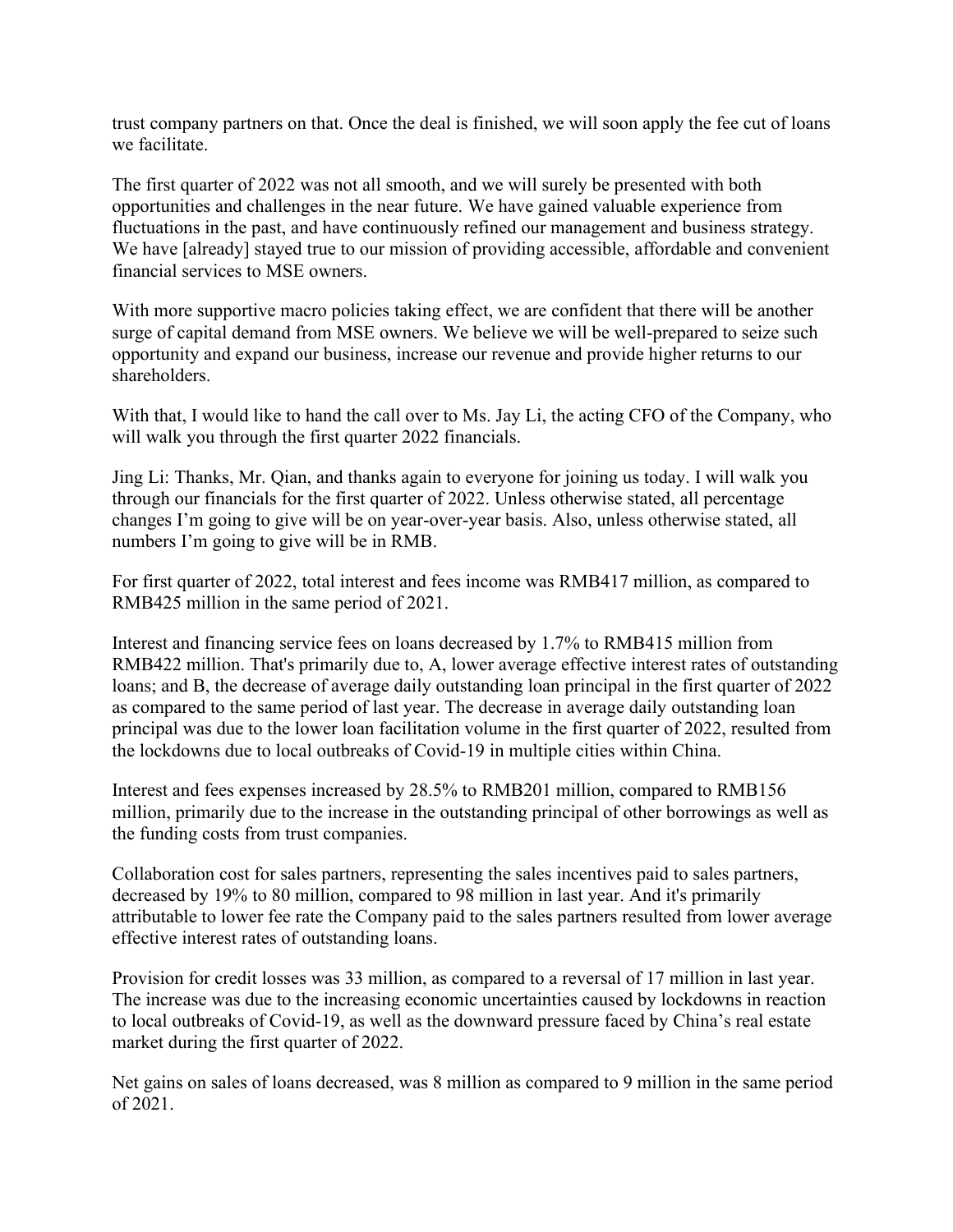Total operating expenses decreased by 15.2% to 80 million, compared to 94 million in the same period of 2021.

Income tax expense was 15 million for the first quarter of 2022.

Net income was 43 million, compared to 86 million in the same period of 2021.

As of March 31, 2022, the Company had cash, cash equivalents and restricted cash of 1.7 billion, compared to 2.2 billion as of December 31, 2021, including 1.2 billion and 1.5 billion from structured funds as of March 31, 2022 and December 31, 2021, respectively, which would be used to grant new loans and activities.

The delinquency ratio of our loans originated by the Company increased from 24% to 26% as compared to December 31, 2021 to this quarter.

And the delinquency ratio, excluding loans held for sale, for loans originated by the Company increased from 16% at December 31, 2021, to 17% as of March 31, 2022.

The NPL ratio for loans originated by the Company increased from 9.4% as of December 31, 2021 to 10.4% as of March 31, 2022.

The NPL ratio, excluding loans held for sale, for loans originated by the Company decreased from 2.1% as of December 31, 2021 to 1.8% as of March 31, 2022.

With that, we would like to open up the Q&A. Operator, please begin.

## **Questions and Answers**

Operator: We will now begin the question-and-answer session. (Operator Instructions). Will Gregozeski with Greenridge Global.

William Gregozeski: I have a few questions. Can you disclose what the average interest rate you're lending at right now is? And in the prepared remarks, you had mentioned the rate paid to the sales partner was lower. Is that a change in what they're getting, or just lower because there's less interest income in the quarter?

Jun Qian: (Speaking foreign language).

(Translated). So for your first question, the weighted average interest rate of our loans right now is around 16.4%. And the lower interest rate is not only because of our voluntarily adjustment, but also based on the macro economy condition and the regulation and policies of the government.

William Gregozeski: Okay.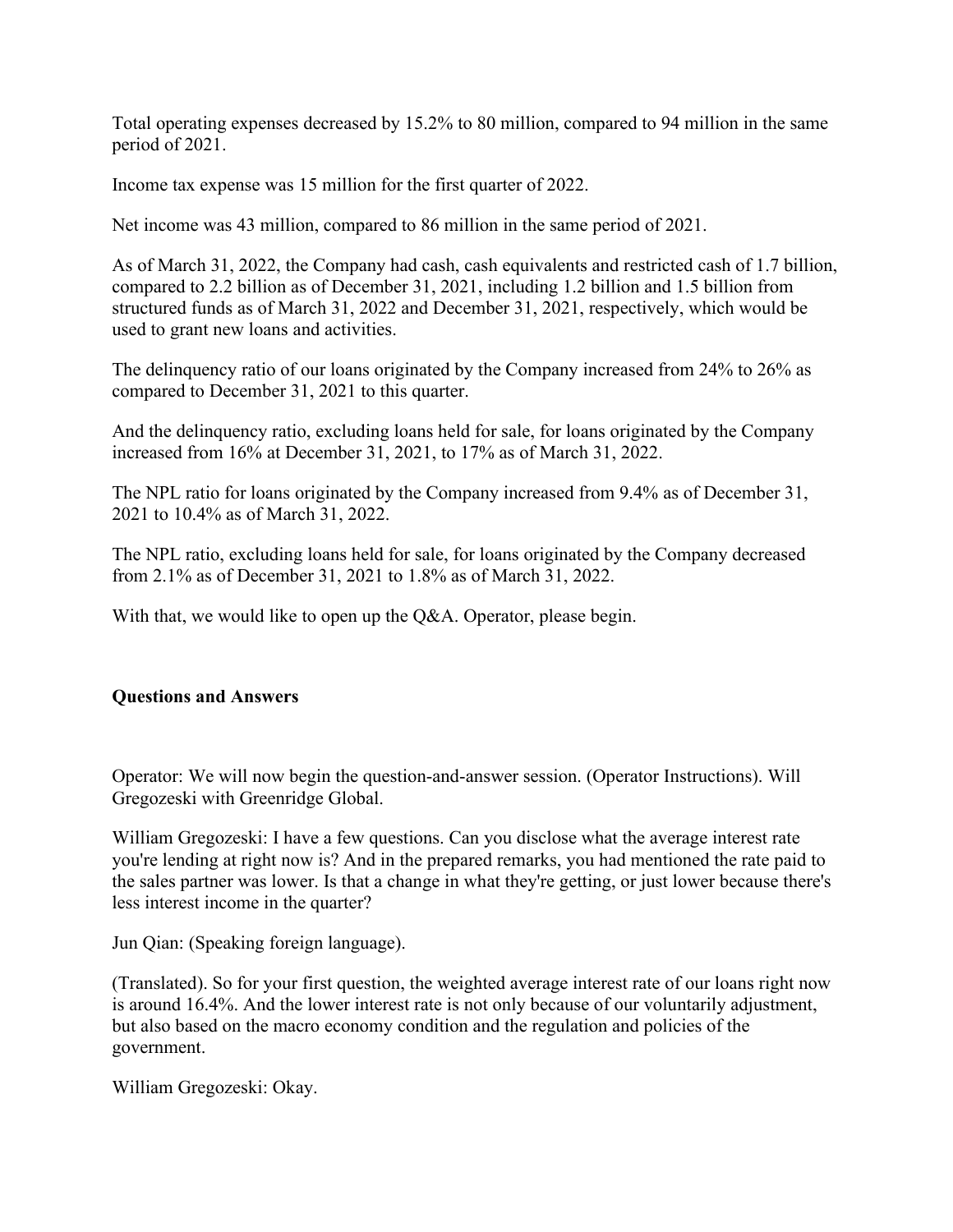Jun Qian: (Speaking foreign language).

(Translated). So this is a trend for overall rate cut, no matter is for us or the sales partners, and we did adjust our policy of collaboration cost to the sales partners. And we do want to keep their margin, but that has to be based on the growth of our business and the expansion of our scale.

William Gregozeski: Okay. But -- oh, sorry.

Jun Qian: No, go ahead.

William Gregozeski: Okay. So I guess if you could just talk kind of more generally about the impact the Covid lockdowns have had on the first quarter and having now? In the past, you've mentioned that you've had more demand than you had capital available to lend out; but you've also mentioned that Shanghai is a big market for you guys. So I was curious if you can talk about how much of an impact that's had on what you've just reported today, and then what's going on right now?

Bin Zhai: (Speaking foreign language).

(Translated). So yes, like you said, there was the relatively large impact on the demand for capital because of the lockdown policies in the first quarter. And as we have introduced, there wasn't only Shanghai, but also Shenzhen and Dongguan, they were locked down during the first quarter.

And we wouldn't say there wasn't demand, but it's just you cannot satisfy those demand due to the lockdown policies. And surely, it will last in the second quarter too, the impact. So you can see the impact based on our financial results, especially on the loan facilitation, which had a year-on-year decrease. But I wouldn't really say that the impact was that large; I think it still could be overcome.

So as for us, first off, we have a network that is scattered across China. So we will take advantage of this network and push the business growth in other areas that is not locked down.

Also, the second thing is we will push to reduce our funding costs, as well as refine our profit split with the sales partners to maintain a reasonable margin. Thank you.

William Gregozeski: Thank you. And I have two more questions. You've talked about trying to get to about 30% of your lending from the commercial model by the end of the year. Do you think that's still achievable?

Bin Zhai: (Speaking foreign language).

(Translated). We still remain positive about the development of the commercial bank model, because the government's policy that urges the banks to give more support to the MSEs has never been so strong, and it's getting even stronger. And our goal is one of our priorities to start collaboration with more commercial banks and to help them to facilitate loans to MSE owners. So we remain positive of our goal to make the balance under the commercial lend model 20% to 30% of the total loan book at the end of the year.